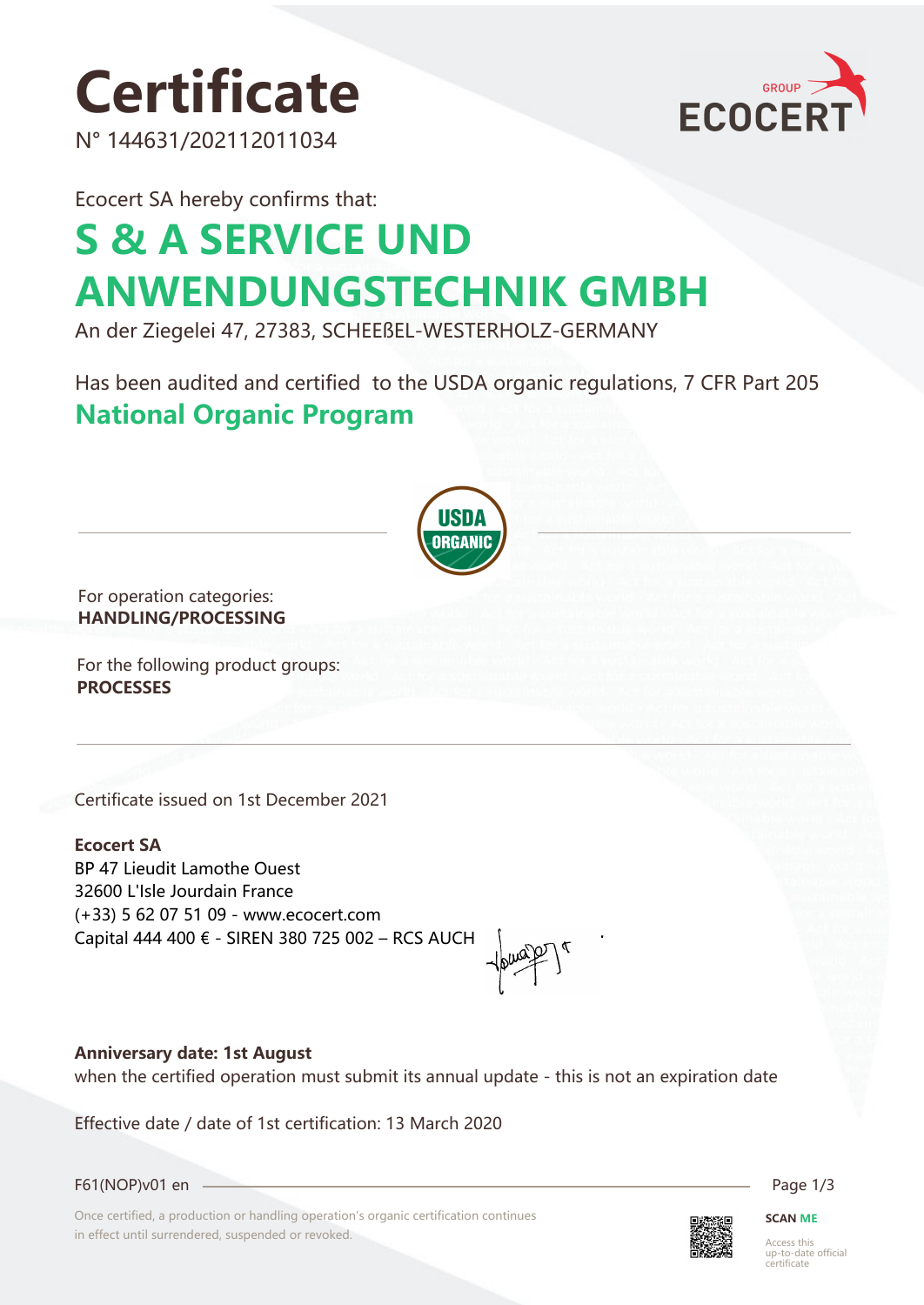

## **Annex to the certificate**

N° 144631/202112011034

### **S & A SERVICE UND ANWENDUNGSTECHNIK GMBH**

USDA organic regulations, 7 CFR Part 205 – National Organic Program

### Products certified:

- **>** CO2 disinfestation, storing and transhipment of plant-based raw materials Organic
- **•** storing and transhipment of plant-based raw materials 100% Organic

### **PRODUCT LABELLING CATEGORY**

Certificate issued on 1st December 2021

### **Ecocert SA**

BP 47 Lieudit Lamothe Ouest 32600 L'Isle Jourdain France (+33) 5 62 07 51 09 - www.ecocert.com Capital 444 400 € - SIREN 380 725 002 – RCS AUCH

F61(NOP)v01 en 2/3

Once certified, a production or handling operation's organic certification continues in effect until surrendered, suspended or revoked.



**SCAN ME**

Access this up-to-date official certificate